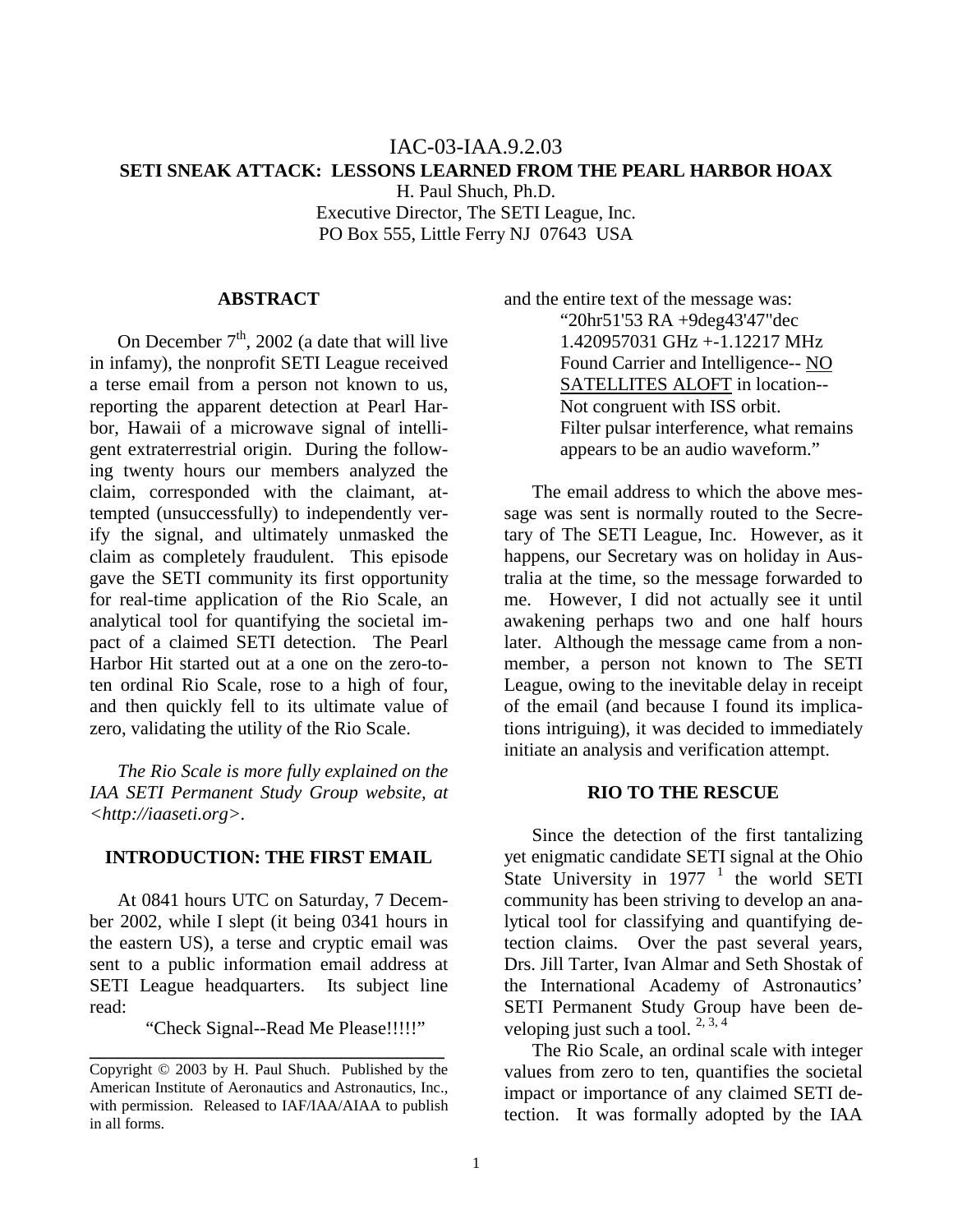SETI study group at the World Space Congress in Houston TX in October  $2002$ <sup>5</sup>. Though it had been applied *post-facto* to both historical and fictional detections, this was the SETI community's first opportunity to exercise it in real time, during analysis and attempted verification of a detection claim.

 The Rio Scale is a dynamic tool, intended for application at every juncture as SETI detections are analyzed. The presence on the Web of a real-time interactive Rio Scale Calculator<sup>6</sup> enables changes in the Rio Scale score to be computed continually as a given scenario unfolds, and more information becomes available.

 Applying the Rio Scale requires that we know (or make guesses about) four factors: three descriptors as to the nature of the detection, and one relating to the credibility of the claimant. With very little detail on which to base a calculation, a number of initial assumptions had to be made.

**Class of Phenomenon:** With no further information than the reported "carrier and intelligence" and "audio waveform", we cannot initially assume an Earth-specific message, omnidirectional message, or omnidirectional beacon. Thus, the most likely first guess is that the signal, if real, represents intercepted leakage radiation.

**Type of Discovery:** No evidence was presented nor claim made that the observation was associated with any organized SETI or SETA activity, nor was it yet known whether the phenomenon was steady and verifiable. Thus, we initially assume this claim to be the "result of any other kind of observation; a transient phenomenon, reliable, but never [yet] repeated".

**Apparent Distance:** From the initial data, we have absolutely no way of knowing whether the signal emanated from within our solar system, stellar neighborhood, galaxy, or from beyond our galaxy. As it happens, any of the four possibilities yielded the exact same Rio Scale value, attesting to the robustness of the analytical tool in this preliminary analysis phase.

**Credibility of Report:** Since the claimant

was not known to us, and presented us with no information about his identity, background, or expertise, we selected "very uncertain, but worthy of verification efforts"

 Based upon the above assumptions, the Rio Scale Calculator yielded a value of 1, and an Importance designator of "Insignificant." Nevertheless, follow-up analysis was indicated, if for no other reason than to allow us to refine our somewhat arbitrary assumptions.

# **CLARIFICATION: FURTHER EMAILS**

 At 1221 hours UTC I forwarded the entire message to HITS, The SETI League's closed signal verification email list. Access to this secure avenue for communication and collaboration has, ever since the EQ Pegasi hoax  $<sup>7</sup>$  of</sup> October 1998, been restricted only to registered and verified Project Argus stations. Twenty minutes later, in the interests of initiating a constructive dialog, and possible collaboration, I also sent a brief reply to the claimant, informing him that I had initiated a process for securing independent verification of his detection, and requesting that he provide documentary evidence, in the form of a computer file in whatever format he found convenient. Less than a half hour later, he responded:

 "I have a recording on DAT (since I was using communications equipment when inadvertent signal acquisition was made), would that form be acceptable to you, since I currently have no means of transferring to other media?"

 The term 'inadvertent' along with the reference to communications equipment confirmed our assumption (applied in preliminary Rio Scale analysis) that this detection was not a result of a SETI or SETA activity, leaving still undetermined whether the phenomenon was transient or steady. But the claimant's responses to emails, his apparent willingness to cooperate in our analysis, and reports trickling in of follow-up efforts from Project Argus stations, raised the Credibility factor to "Possible, but should be verified before taken seriously",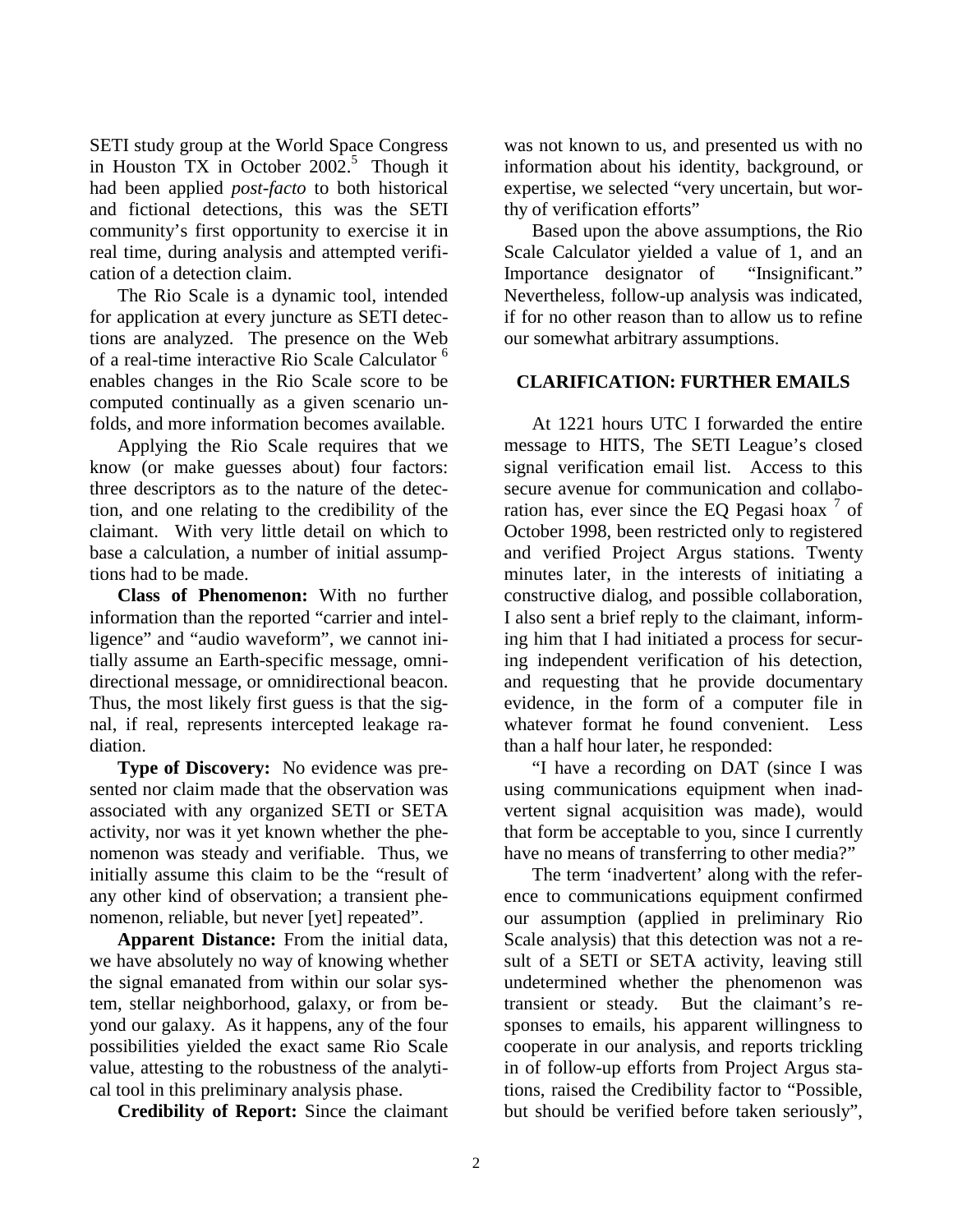and its Rio Scale value to 2, an impact score of "Low".

 I requested that the claimant send his DAT evidence to SETI League headquarters, and then provided him with a link to our Project Argus signal verification protocols online, so he would be aware of the procedures we were following.

# **SUSPICION: A DETAILED EMAIL**

 Many of The SETI League's Project Argus stations operate in drift-scan, Meridian Transit mode. Several Project Argus participants tuned their receivers to the indicated hit frequency, set their antennas to the reported declination, and waited for the source to drift into view.

 At 2105 UTC I received a lengthy email from the claimant, providing a wealth of technical detail absent from his initial correspondence. Because it formed the basis for revising both our Rio Scale estimates and our follow-up detection activities, I reproduce it here in its entirety:

 "Your problem being understood, I will send a copy while finding a method locally of converting the original.

 "In the meantime, I have read and understood your protocols, and will provide as much information as I am permitted by contract.

 "Yesterday, I was heading a team of repair technicians just outside of Pearl Harbor, HI working on faulty discriminator equipment attached to a 48' dish which communicates via microwave frequencies with orbiting satellites. After completing repairs (appx 22:00 GMT), I had instructed that the dish be pointed at radio "dead space" for calibration against atmospheric and other earth-based distortions (specifically, 20 hr 51' 53" RA, +9 deg 43' 47" dec), an area commonly used to perform such functions. Instead of "dead air", we found a definite carrier signal. Feeling originally that we had another equipment malfunction, I had the reception facility record what we had received for later use in the troubleshooting phase, however

we found no malfunctioning equipment. When this was determined, we made an additional recording of appx 300 seconds in length.

 "At that point, I had a friend of mine located in Puerto Rico (using military equipment, so I cannot divulge it's nature at this time) point the equipment at his avail at the same point in space. He, as well, received a carrier signal, calculated a Doppler drift rate of 1.117 MHz/sec… and had determined that 2 separate signals were being received: one carrier (w/intelligence [pulse power 1.8, tc .125 sec]) and a standard microwave emission consistent with pulsar activity.

 "He then sent me the waveform for the second signal, and after reprogramming our filtering equipment to take out that distortion… what was remaining was a definite carrier signal with an undecipherable intelligence. To me, the intelligence is not consistent with any known encoding formats for earth-based microwave transmissions… although I will concede that anything is possible.

 "Using basic geometry, I have calculated the possible distance of signal emanation at appx 5047 ly.

 "I have already done some of the footwork (honestly, to avoid looking like an idiot), and checked with NASA for ISS orbit and friends in the US military for known satellite orbits, and, as assumed for the purposes of testing in the first place, there are no known birds aloft in that location. That, plus the length of reception and the (although not scientifically) confirmation of signal between points over 4000 miles apart have caused me to turn this matter over to you for further investigation. No other source has been notified of this reception, as even I can dream about 100 different ways this could be earth-based… and I believe that the equipment you employ to be much more sufficient to the task.

 "Please let me know what you find, as I will hold all information confidential and I am understandably curious. Thank you very much for your time and good luck."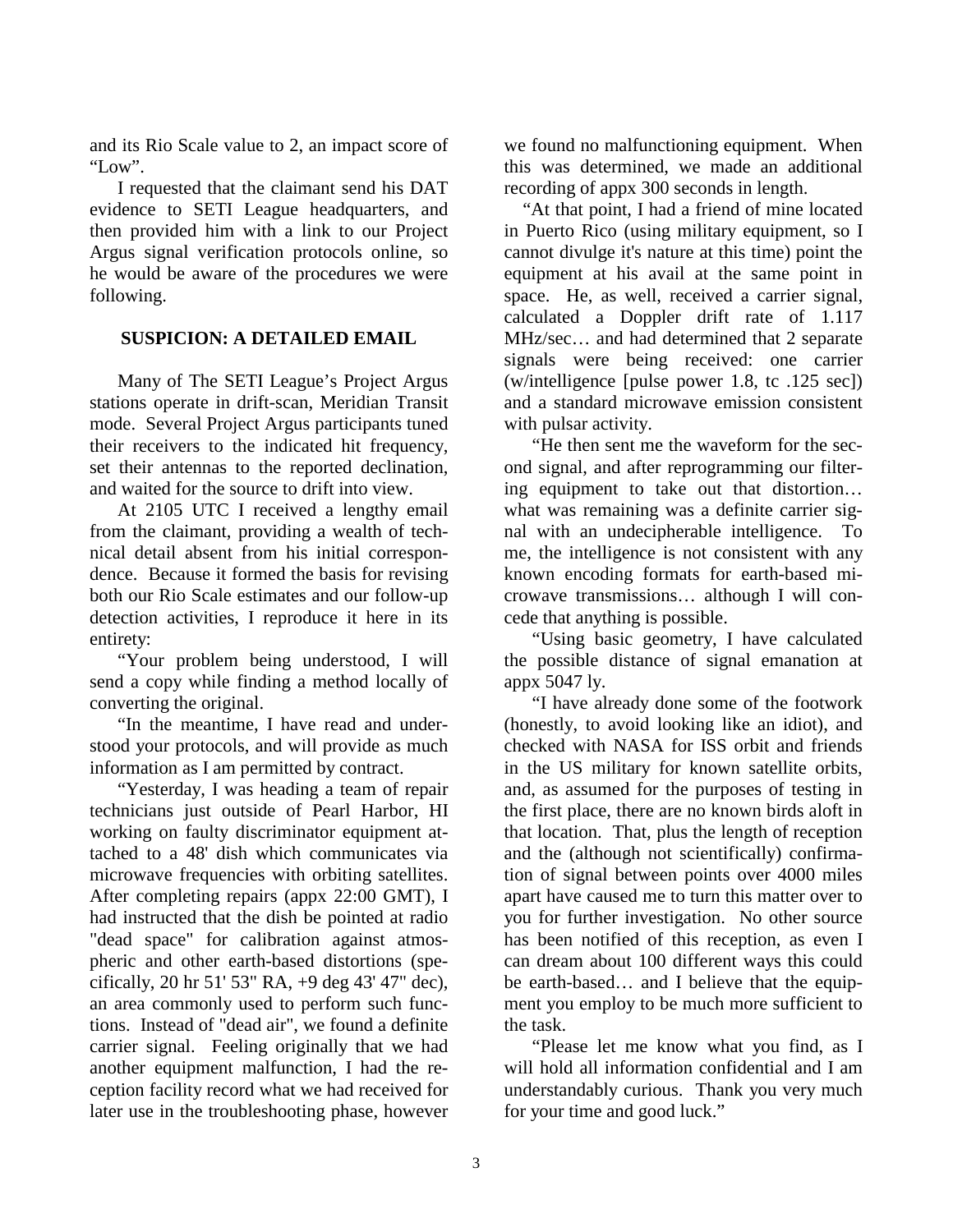# **MUSTERING THE RESERVES**

 A number of the technical details provided in this email just didn't ring true, and Project Argus participants began picking it apart in their HITS list dialog. Meanwhile, IAA SETI Post-Detection Committee chairman Dr. Ray Norris was playing devil's advocate. On his urging, I recomputed the Rio Scale value, based upon an assumption that all the information being provided was honest, complete, and correct. The results were startling.

 Absent any information to the contrary, the Class of Phenomenon estimate remained unchanged. The claimed military verification, if accepted, raised the Type of Discovery designator to "Result of other kind of observation; a steady phenomenon, verifiable by repeated observations/investigations". The claimed triangulated distance set the Distance parameter to "Within our Galaxy", and the Credibility factor, if we believed the data provided, became "Very probable, with verification already carried out".

 These optimistic assumptions resulted in a computed Rio Scale value of 4, with a corresponding Importance of "Moderate."

 Only, one by one, the claims collapsed under the pressure of critical analysis. The number of discrepancies quickly became too great to overlook. A partial sampling:

 All HITS List participants agreed that the method of triangulation being claimed to determine distance was seriously flawed, that such a measurement could not be made from two antennas only a few thousand kilometers apart, unless each antenna was several kilometers in diameter! It was quickly pointed out that a 48 foot diameter dish has a half-power beamwidth at the hydrogen line on the order of just under one degree -- but that the source was being localized to the nearest arc-second. The claimed Doppler shift indicated a relative velocity on the order of 0.625% C (10.8 AU/day), surely not consistent with sidereal motion. The region of sky being surveyed was

far too noisy to use as a Cold Sky reference for Y-factor or G/T measurement, and in fact was on the horizon from Hawaii at the time of the claimed detection (where any attempted coldsky measurement would have been masked by ground noise). There was no logical reason for a satellite communications facility to be monitoring the hydrogen line at all, and likely no capability for doing so at the claimed station. Pulsar interference was claimed while the nearest of the more than 1,000 known pulsars was more than 25 degrees away from the hit coordinates. And so on.

 Nor was it lost on us that this claim of a detection, ostensibly from a radio telescope in Pearl Harbor, Hawaii, reached us on December 7<sup>th</sup>: Pearl Harbor Day.

 The final nail in the coffin of credibility came as the reported right ascension drifted into view of one Project Argus station after another. All Argonauts reported the same thing: no pulsar, no signal, no anomaly.

## **DENIAL: THE FINAL EMAIL**

 At Ray Norris' request, I sent the claimant an email, confronting him with the results of our analysis, and inviting him to come clean. Instead of admitting his hoax, what we received was a complete denial that he had ever been in email contact with me! Again, for the historical record, here is the complete text of his response (sent from the same email address with which by now I had been corresponding for fully three days):

"Good evening Dr. Shuch,

My name is Xxxxxxxxxxxxxxx. I have received your e-mail, with quite distressful accusations of a communication with which I have no knowledge.

 "As I have been able to confirm your identity as stated in your e-mail, I have chosen at this time not to immediately report this incident to local and federal agencies; pending, of course, receipt of all available information (times, dates, text and header information of all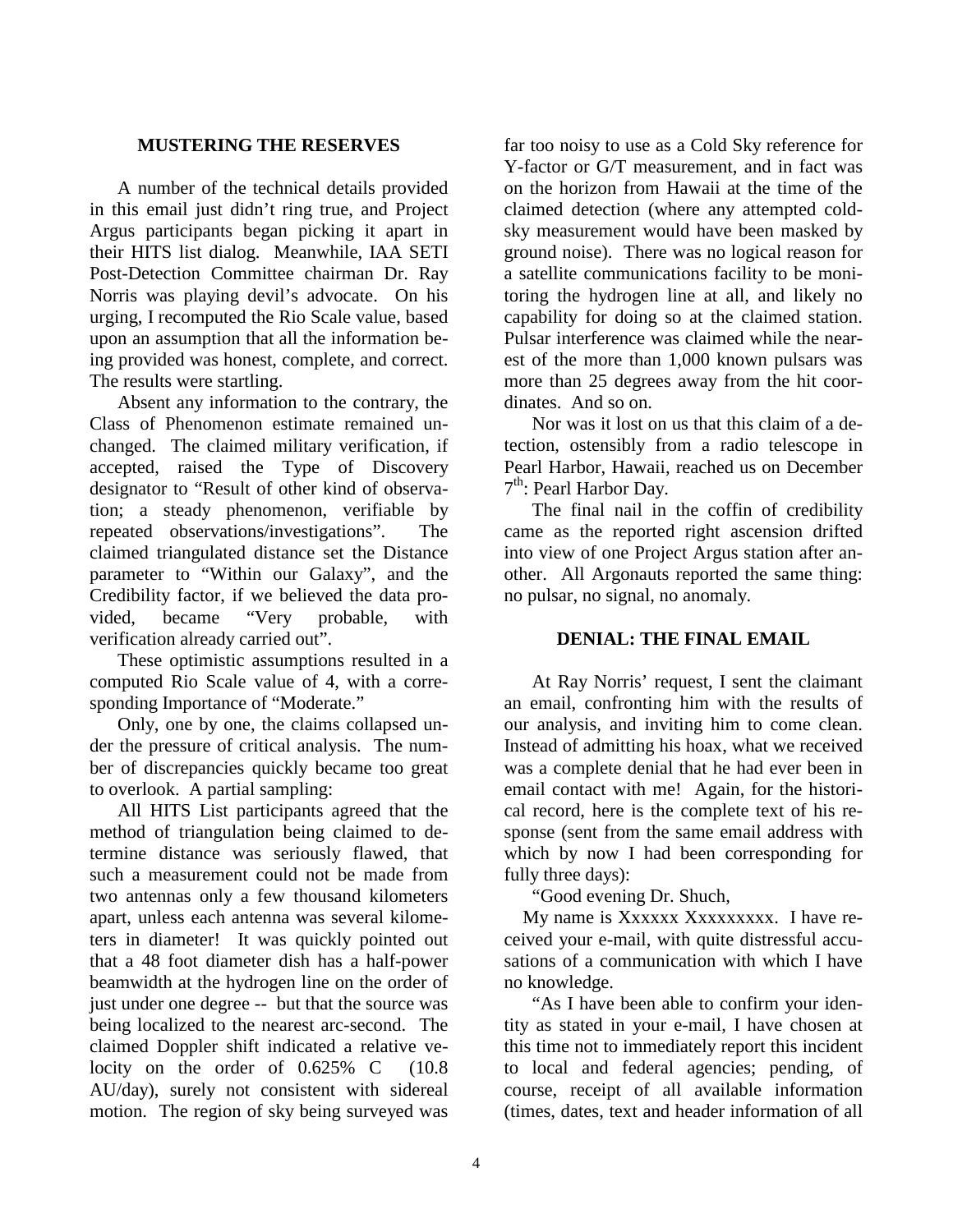electronically transmitted messages and a statement of any voice line or direct communication).

 "Until this day, the only known affiliation I have had with the S.E.T.I. program is a common hope and participation in the SETI@home project (which, at this point, I am seriously considering discontinuing).

 "As I have been in the Rocky Mountains for almost the last week, and my computer kept on a triple-redundant firewall, and as I am not in an immediate position to question the veracity of your e-mail message, my only recourse is to believe we have both been played a hoax. one that I am very distressed that my name or resources has anything to do with.

 "For further electronic communications, please use my only primary e-mail address for communications: xxxxxxx @xxxxxxx.net

 "I hope to a quick resolution to this debacle, as well as your finding out who might have pulled what I can only guess to be a hoax causing major expenditure."

 Needless to say, this message immediately reset the Rio Scale value to a zero.

# **SHADES OF EQ PEGASI**

 Clearly, someone had been hoaxed. But was it The SETI League, the claimant, or both of us? Although we may never know for sure, our experience with an earlier, more widely publicized hoax allows us the luxury of conjecture.

 In October of 1998, you may recall, an anonymous hacker broke into the then-lesssecure HITS list, and posted a claim of a SETI detection emanating from the EQ Pegasi star system. Some minor detective work by SETI League members identified the claimant in that case as one Paul Dore, a name he signed to subsequent emails. Two weeks into what became a most convoluted scenario, a person whose name really *was* Paul Dore stepped forward, and presented convincing evidence that his identity had been hijacked by another person, for the purpose of perpetrating a hoax.

 The person from whose email address the present hoax emanated has presented no such evidence of identity theft, and our own detective work fails to substantiate the final claim of ignorance and non-involvement. It is possible (though unlikely) that a truly clever hacker could have hijacked this person's email in both directions, for several days. Occam's Razor suggests a more likely explanation: that once found out, the perpetrator of the Pearl Harbor Hoax tried to cover his tracks the only way he knew how.

 Regardless of the intent of the claimant, the signal detection claim is now known to be fraudulent, and The SETI League enjoyed an opportunity to test its signal verification protocols, its follow-up capabilities -- and the Rio Scale.

## **POSTSCRIPT: THE ARECIBO ANGLE**

 It wasn't until two weeks after the above events transpired, while preparing this manuscript, that I became aware of the peripheral involvement of the prestigious SETI Institute in this claimed detection. December  $7<sup>th</sup>$  found SETI Institute radio astronomers at the Arecibo Observatory in Puerto Rico, for their semiannual deployment of the Project Phoenix targeted search of nearby sun-like stars. Project Phoenix scientist Jill Tarter reports:

 "I took the initial call from this guy in the Arecibo control room and sent him to you. I'm surprised/intrigued that he followed up on my suggestion.

 "When I took the call, the individual talked to me about detection of a signal that was verified at multiple sites ... by he and his collaborators, military-involved–in–an-unspecified-andunoffical–and–probably–unapproved-way. I have to say that my 'kook' radar went off big time here, from just the vocabulary of the dialog. Since rank and military environment were insinuated into the conversation, I told him that I would not divert the world's largest telescope